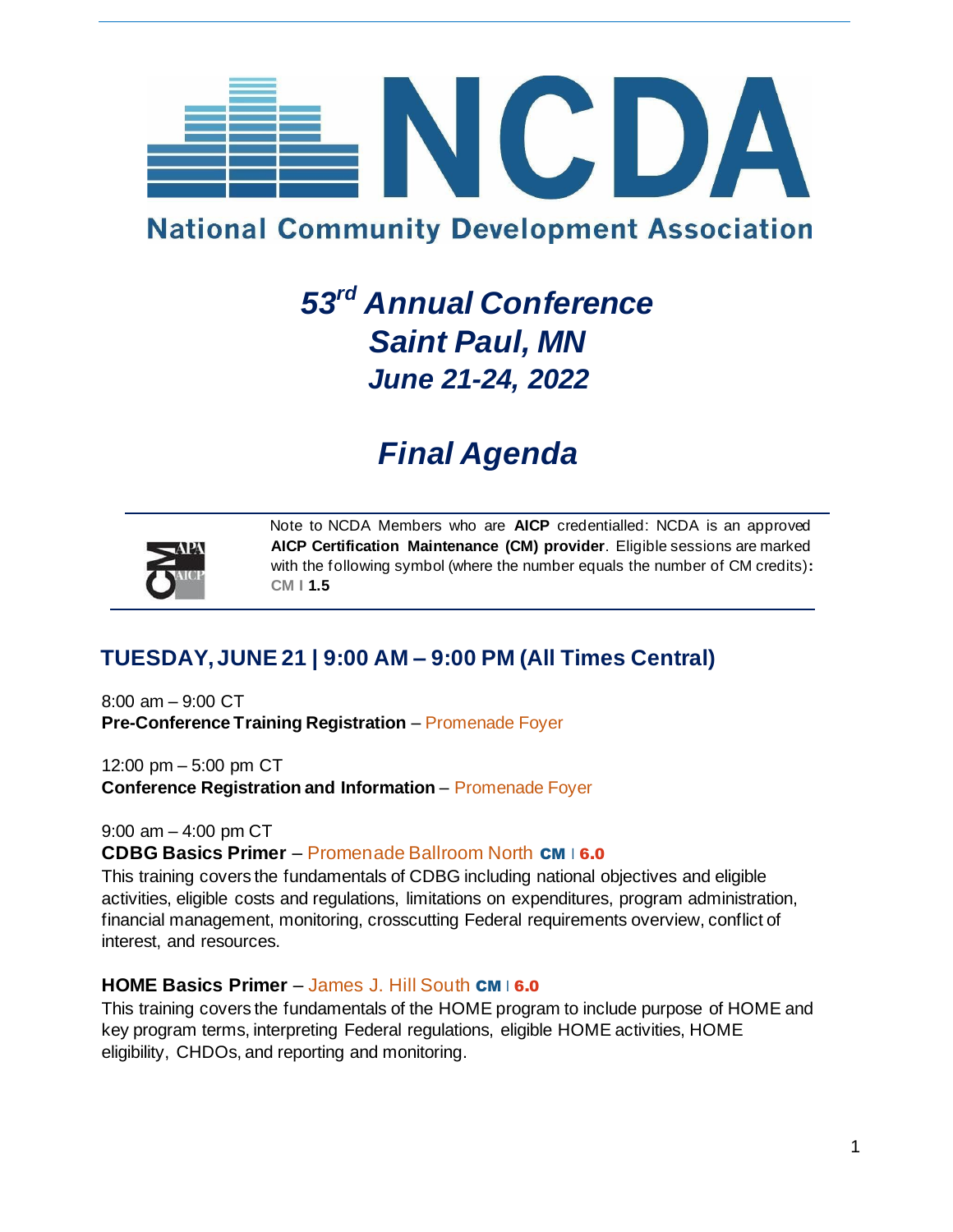## **HOME Underwriting – Summit CM I 6.0**

This training will focus on the HOME underwriting/subsidy layering requirements. The training is based upon the latest guidance from HUD on how to conduct underwriting and subsidy layering for homebuyer and rental development projects. At least 1 year of HOME program experience is recommended for this training.

### **Con Plan Primer** – Promenade Ballroom South CM | 6.0

This training provides an overview of Consolidated Planning for CDBG grantees and HOME participating jurisdictions. It covers the Citizen Participation Plan, the public input consultation requirements, and the preparation of the plan. It will also touch on how to address equity and inclusion in the process. Most importantly, it will help communities understand their responsibilities regarding the use of Federal funds. The training is appropriate for anyone who works on preparing the Consolidated Plan/Annual Plans or who works with CDBG or HOME funding.

**Pre-Conference Networking Event: 6:00 pm – 8:30 pm CT (Saint Paul Saints Baseball Club - CHS Field – 360 Broadway, Saint Paul, MN –** [https://www.milb.com/st](https://www.milb.com/st-paul/ballpark)[paul/ballpark](https://www.milb.com/st-paul/ballpark)

# **WEDNESDAY, JUNE 22 | 9:00 AM – 9:00 PM (All Times Central)**

8:00 am – 5:00 pm CT **Conference Registration and Information** – Promenade Foyer

8:00 am – 9:00 am CT **Breakfast** – Promenade Ballroom

9:00 am – 9:45 am CT

### **New to NCDA Orientation** – Promenade Ballroom

Are you new to NCDA? Want to learn more about the Association? This orientation will introduce NCDA to new members and first-time conference participants.

### Panelists

- Vicki Watson, NCDA Executive Director
- Marcy Esbjerg (NCDA Membership Co-Chair), Community Development Director, Pasco County, FL

9:50 am – 10:20 am CT

### **Conference Welcome** – Promenade Ballroom

- o Vicki Watson, NCDA Executive Director
- o Anne Marie Belrose, NCDA President
- o Nicolle Goodman, Director of Planning and Economic Development, Saint Paul, MN
- o The Honorable Melvin Carter, Mayor, Saint Paul, MN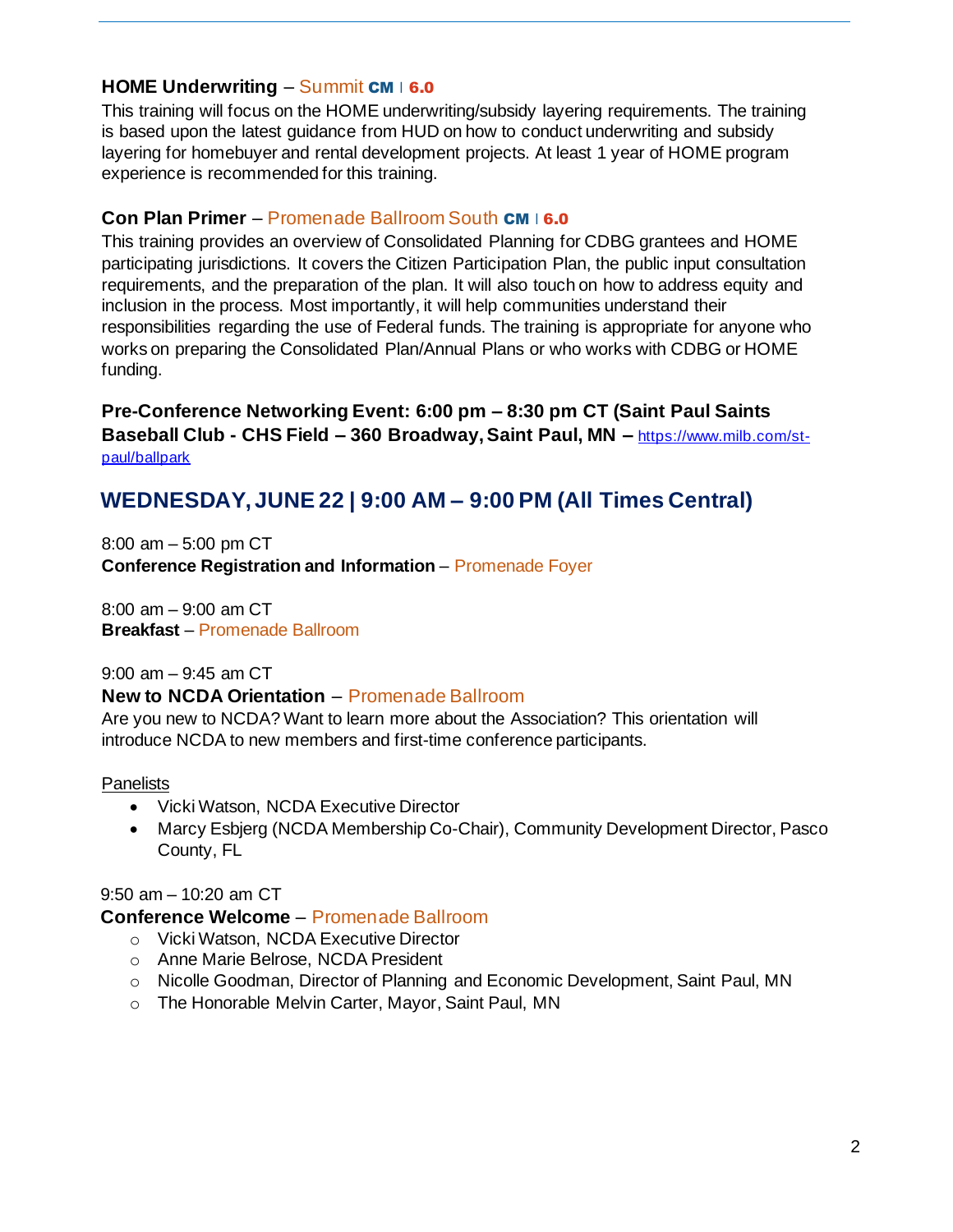#### 10:30 am – 12:15 pm CT **Plenary Session: HUD Federal Program Update (Streamed Live)** – Promenade Ballroom CM **I** 1.75

Hear the latest program updates on HUD's Office of Community Planning and Development Programs – CDBG, CDBG-CV, HOME, HOME-ARP, Continuum of Care, ESG, and ESG-CV.

Moderator: Vicki Watson, NCDA Executive Director

### **Presenters**

- James Hoemann, Director, Entitlements Division, Office of Block Grant Assistance, U.S. Department of Housing and Urban Development, Washington, DC
- Virginia Sardone, Director, Office of Affordable Housing Programs, U.S. Department of Housing and Urban Development, Washington, DC
- Karen DeBlasio, Director, Program Coordination and Analysis Division, Office of Special Needs Assistance Programs, U.S Department of Housing and Urban Development, Washington, DC

### 12:15 pm – 1:30 pm CT

**Lunch on your own** – Google Yelp or check with the Hotel Concierge for nearby restaurant options

#### 1:30 pm – 2:45 pm CT **CONCURRENT SESSIONS**

### *CDBG Best Practices (Streamed Live)* – Promenade Ballroom CM **I** 1.25

Grantees will discuss their program models for CDBG program administration and project delivery.

Moderator: Tammy Stratz, CDBG Coordinator, City of Wausau, WI

### **Panelists**

- Anne Marie Belrose, Assistant Director, Mayor's Office of Housing, City of Boston, MA
- Marcy Esbjerg, Community Development Director, Pasco County, FL
- David Bachrach, Community Development Director, City of East Providence, RI

### *HOME-ARP* – James J. Hill CM **I** 1.25

HUD will provide the latest guidance and requirements for HOME-ARP administration and implementation.

Moderator: Vicki Watson, NCDA Executive Director

#### **Presenter**

Virginia Sardone, Director, Office of Affordable Housing Programs, U.S. Department of Housing and Urban Development, Washington, DC

2:45 pm – 3:00 pm CT **Break**

3:00 pm – 4:15 pm CT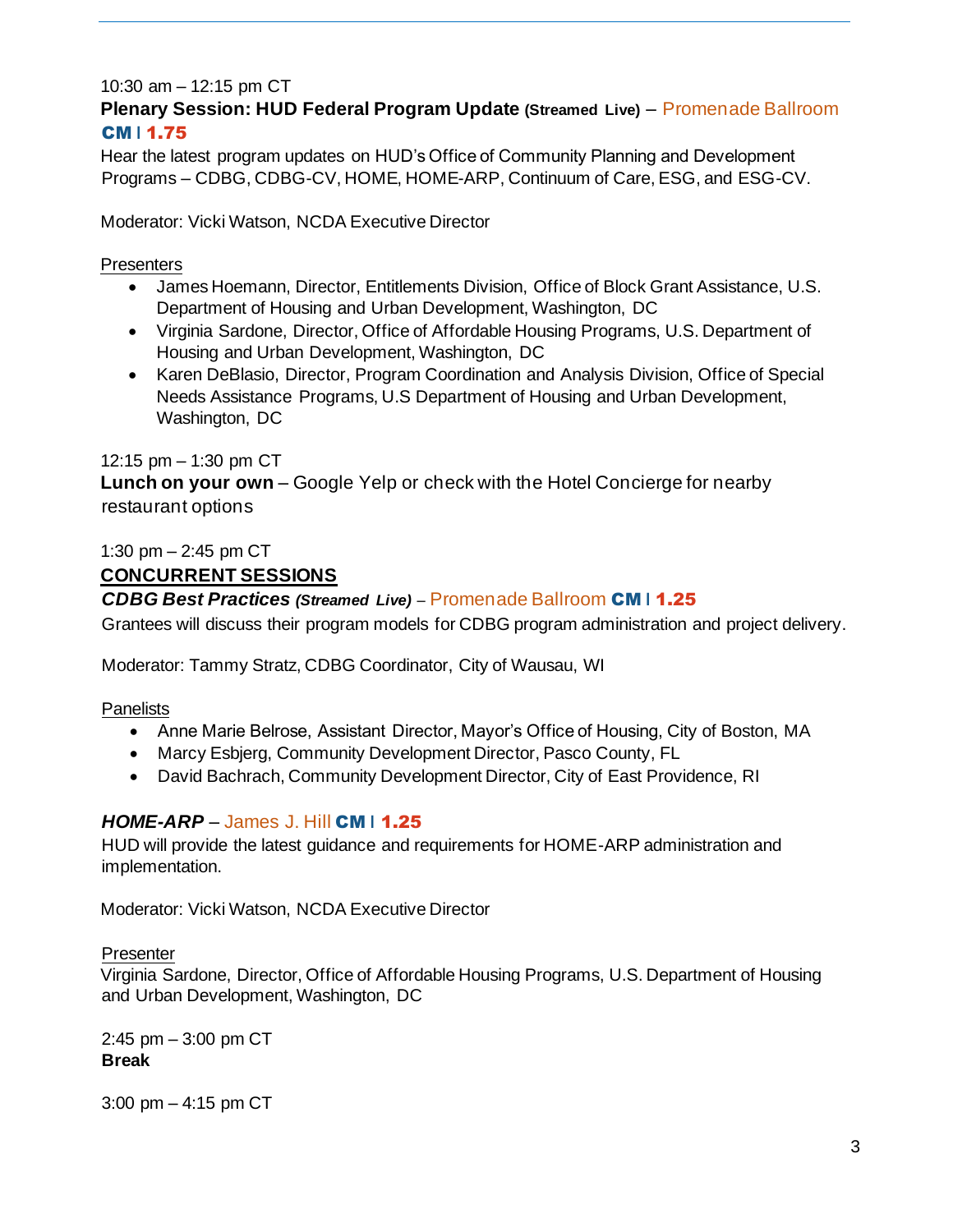# **CONCURRENT SESSIONS**

## *Building Administrative Capacity to Deliver Federal Resources (Streamed Live)* – Promenade Ballroom CM | 1.25

The CARES Act, American Rescue Plan Act, and appropriations bills have provided a substantial infusion of resources to grantees to address the pandemic and help spur recovery efforts. The large infusion of federal resources coupled with tight program spending deadlines have caused administrative burden for CPD grantees at a time when many are faced with staff shortages and a limited number of partner organizations to help deliver the resources. This session will provide information on how grantees have built administrative capacity through new partnerships, program design, and other opportunities to ensure timely expenditure and proper management of these funds.

Moderator: Bruce Berger, Director, Community and Economic Development, City of Davenport, IA

Presenters:

- o Heather Royall, Deputy Director, Housing Stability Division, Department of Community and Neighborhoods, Salt Lake City Corporation
- o Victor Turner, Director, Neighborhood Services Department, City of Fort Worth, TX
- o James Hoemann, Director, Entitlements Division, Office of Block Grant Assistance, U.S. Department of Housing and Urban Development, Washington, DC

# *HOME Best Practices* – James J. Hill CM **I** 1.25

Participating jurisdictions will discuss their models for HOME program administration and project delivery.

Moderator: Darwin Wade, Area Redevelopment Manager, Housing and Neighborhood Revitalization, City of Dallas, TX

### Presenters

- Anne Marie Belrose, Assistant Director, Mayor's Office of Housing, City of Boston, MA
- Treva Gilligan, Assistant Director of Community Development, Metropolitan Development and Housing Agency, Nashville, TN
- George Mensah, Director, Housing and Community Development Department, City of Miami, FL

# *Addressing the 200,000 Housing Unit Shortfall in Harris County, TX* - Summit CM **I** 1.25

An 18-month affordable housing needs study commissioned by the Harris County Community Services Department, utilizing CDBG-DR Hurricane Harvey planning funding and CDBG-CV funding, reveals that over the next 10 years, more than 200,000 homes are needed for households and families in Harris County who earn less than \$75,000 per year. Further, 500,000 households are cost-burdened and significant housing shortages exist. Meeting this need will require a major investment of federal, state, and local funding streams from all parties in the County, and new resources beyond the funds that are available today. This presentation will share research findings, and discuss the 10-year needs assessment, values, and goals to address the current and impending affordable housing crisis in the county.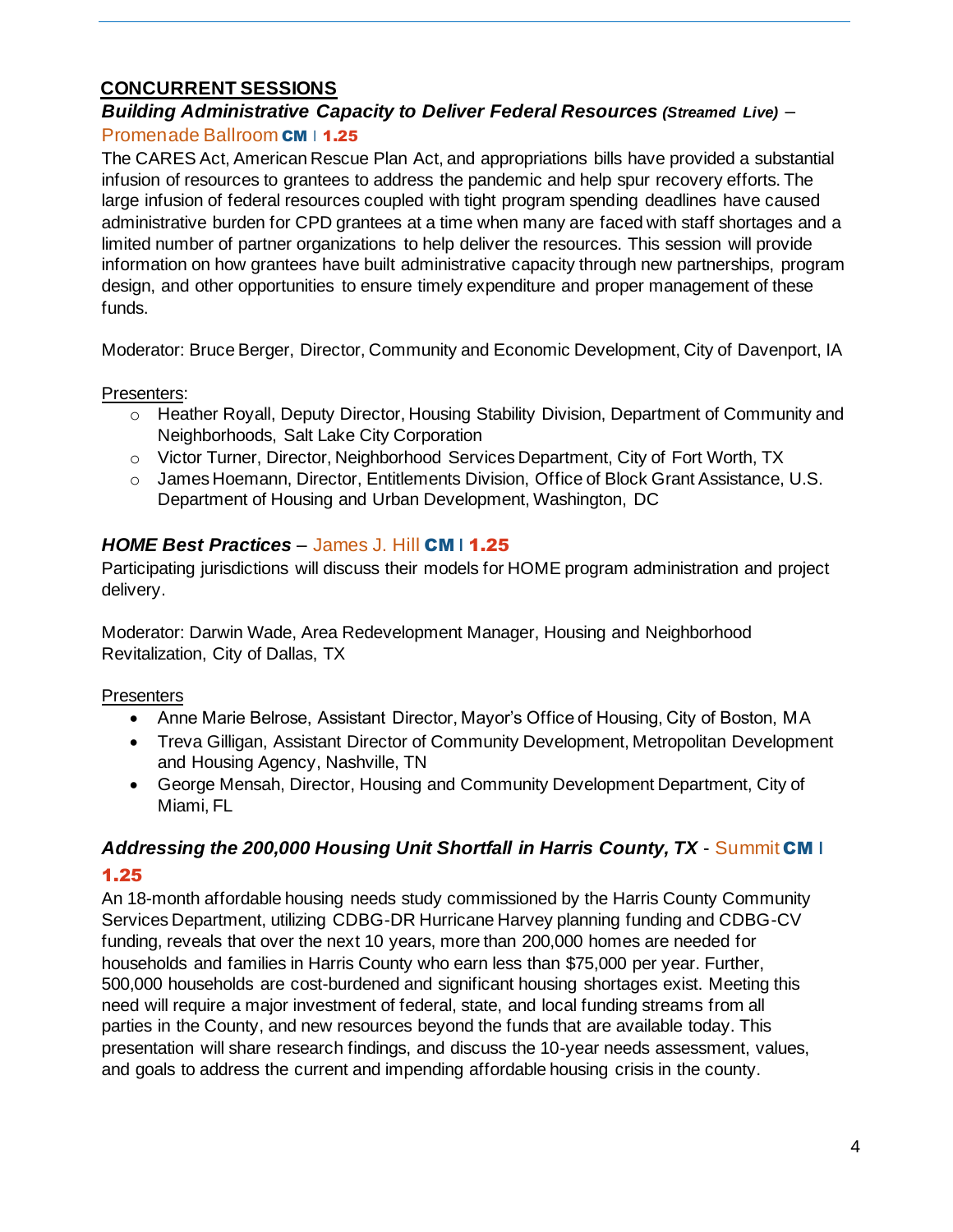Moderator: Adrienne M. Holloway, Ph.D, Executive Director, Community Services Department, Harris County, TX

**Presenter** 

• Rene Martinez, Chief Housing & Community Development Officer, Community Services Department, Harris County, TX

4:15 pm – 4:30 pm CT **Break**

4:30 pm – 5:30 pm CT (all conference registrants are encouraged to attend)

# **NCDA Regional Caucus Meetings**

- o Region 1 (New England) James J Hill South
- o Region 4 (Southeast) James J. Hill North
- o Regions 5/7/8 (Midwest/Great Plains/Rocky Mountain) Promenade Ballroom
- o Region 6 (Southwest) Archbishop Ireland
- o Region 9 (Pacific) Summit
- o Region 10 (Northwest) -Lexington

6:00 pm – 9:00 pm **Evening Networking Activity – Como Park Zoom** Meet in the lobby at 6:00 pm to board the buses.

# **THURSDAY, JUNE 23 | 9:00 AM – 10:00 PM (All Times Central)**

8:00 am – 5:00 pm CT **Conference Registration and Information** – Promenade Foyer

8:00 am – 9:00 am CT **Breakfast** – Promenade Ballroom

9:00 am – 9:45 am CT **Plenary Session: Working with Your HUD CPD Field Office** *(Streamed Live)* –

Promenade Ballroom

Wherever you're located, you have a Community Planning & Development (CPD) field office dedicated as a partner to serving your community Join Katy Burke, Director of CPD's Field Management, to learn more about the roles and responsibilities of the field, how to escalate questions and issues, and above all – how to get to "yes".

Moderator: Kevin Bush, Deputy Assistant Secretary for Grant Programs, Office of Community Planning and Development, U.S. Department of Housing and Urban Development, Washington, DC

# **Presenter**

Katy Burke, Director, Office of Field Management, Community Planning and Development, U.S. Department of Housing and Urban Development, Washington, DC

9:45 am – 10:20 am CT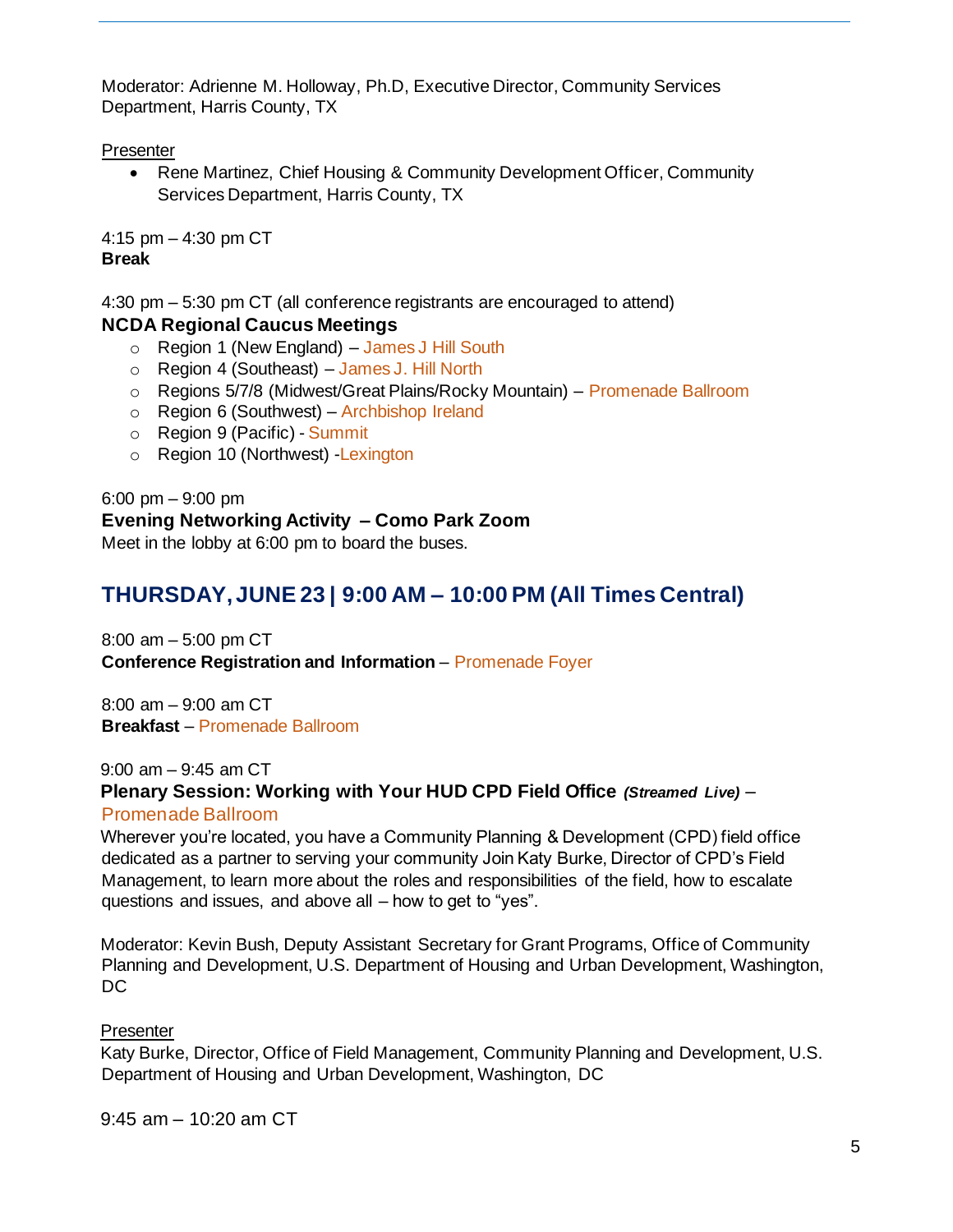## **Plenary Session: Making CDBG Work for Your Local Policy Priorities** *(Streamed Live)* – Promenade Ballroom

This session will provide an overview of the latest HUD CPD resources designed to assist grantees achieve local community and economic development priorities. Participants will get an overview of HUD's Climate Resilience Toolkit, Economic Recovery Toolkit, and Housing Supply Toolkit, as well as activity implementation guides aimed at providing grantees step-by-step instructions for implementing specific activities in these topic areas.

Moderator: Kevin Bush, Deputy Assistant Secretary for Grant Programs, Office of Community Planning and Development, U.S. Department of Housing and Urban Development, Washington, DC

### Presenter:

Joey Baietti, Community Planning and Development Specialist, Office of Community Planning and Development, U.S. Department of Housing and Urban Development, Washington, DC

10:30 am – 10:45 am CT **Break**

### 10:45 am – 12:00 pm CT **CONCURRENT SESSIONS**

### *Using State and Local Fiscal Recovery Funds for Affordable Housing (Streamed Live)* – Promenade Ballroom CM | 1.25

The American Rescue Plan Act provided \$350 billion to help states and local governments respond to and recover from the COVID-19 pandemic. Many jurisdictions are using these resources to help finance affordable rental housing production and preservation, permanent supportive housing, workforce housing, for-sale housing, and other affordable housing activities.

Moderator: Maria Eisenhart, Assistant Director of Finance, Housing and Community Development Department, City of Miami, FL

### Presenters:

- Hans Mach, Community Development Administrator, McHenry County, IL
- Oren Henry, Director of Housing and Community Development, City or Orlando, FL
- Robert Jenkins, Executive Director, Brockton Redevelopment Authority, Brockton, MA

# *Using Section 108 to Finance Community Development Projects* – Summit CM I 1.25

The Section 108 Loan Guarantee program provides communities with a source of low-cost, longterm financing for economic and community development projects. This session will provide information on using the Section 108 Loan Guarantee program for infrastructure, mixed-used development, and loan funds.

Moderator: Vicki Watson, NCDA Executive Director

### Presenter:

James Hoemann, Director, Entitlements Division, Office of Block Grant Assistance, U.S. Department of Housing and Urban Development, Washington, DC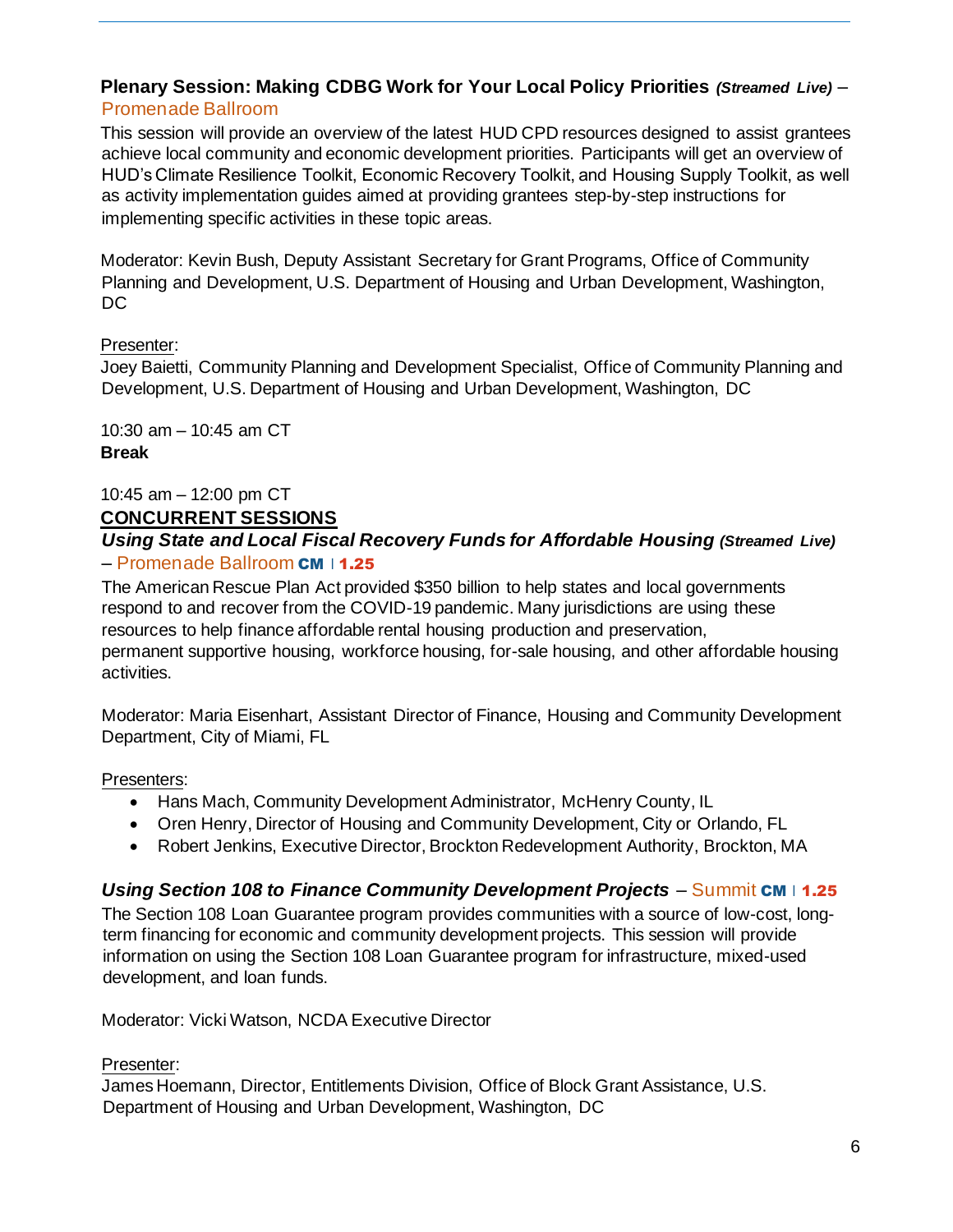# *Advancing Equity and Inclusion* – James J. Hill CM **I** 1.25

This session will focus on grantee efforts to address equity and inclusion in program planning and design including the completion of a citywide racial equity survey and launch of a minority microenterprise business program by the City of Kettering, OH. Minneapolis, MN staff will share their efforts to better align their homeownership programs with an equity and inclusion lens.

Moderator: Rollin Seward, Community Development Director, City of Canton, OH

**Presenters** 

- Angela Rahman, Community Development Manager, Planning and Development, City of Kettering, OH
- Roxanne Kimball, Manager, Residential and Real Estate Development, Community Planning and Economic Development, City of Minneapolis, MN

12:00 pm – 1:30 pm CT

**Lunch on your own** - Google Yelp or check with the Hotel Concierge for nearby restaurant options

12:00 pm – 1:30 pm CT

# **Board of Directors Meeting (closed meeting)** – Archbishop Ireland

1:30 pm – 1:45 pm CT

## **Board the Buses for the Projects Tours** – Hotel Lobby

Meet in the hotel lobby at 1:30 pm to board the buses for the project tours. Buses will leave promptly at 1:45 pm.

1:45 pm – 4:45 pm CT

# **Local Projects Tour**

Narrated bus tour of affordable housing and economic development projects in Saint Paul.

7:00 pm – 10:30 pm CT

**Evening Networking Event: NCDA Conference Reception (at the Hotel)** – Promenade Ballroom

# **FRIDAY, JUNE 24 | 9:00 AM – 2:30 PM (All Times Central)**

8:00 am – 12:00 pm CT **Conference Registration and Information** – Promenade Foyer

8:00 am – 9:00 am CT **Breakfast** – Promenade Ballroom

9:00 am – 10:00 am CT **Plenary Session – Remarks from the Honorable Tina Smith (D-MN) and the Honorable Adrianne Todman (Streamed Live)** – Promenade Ballroom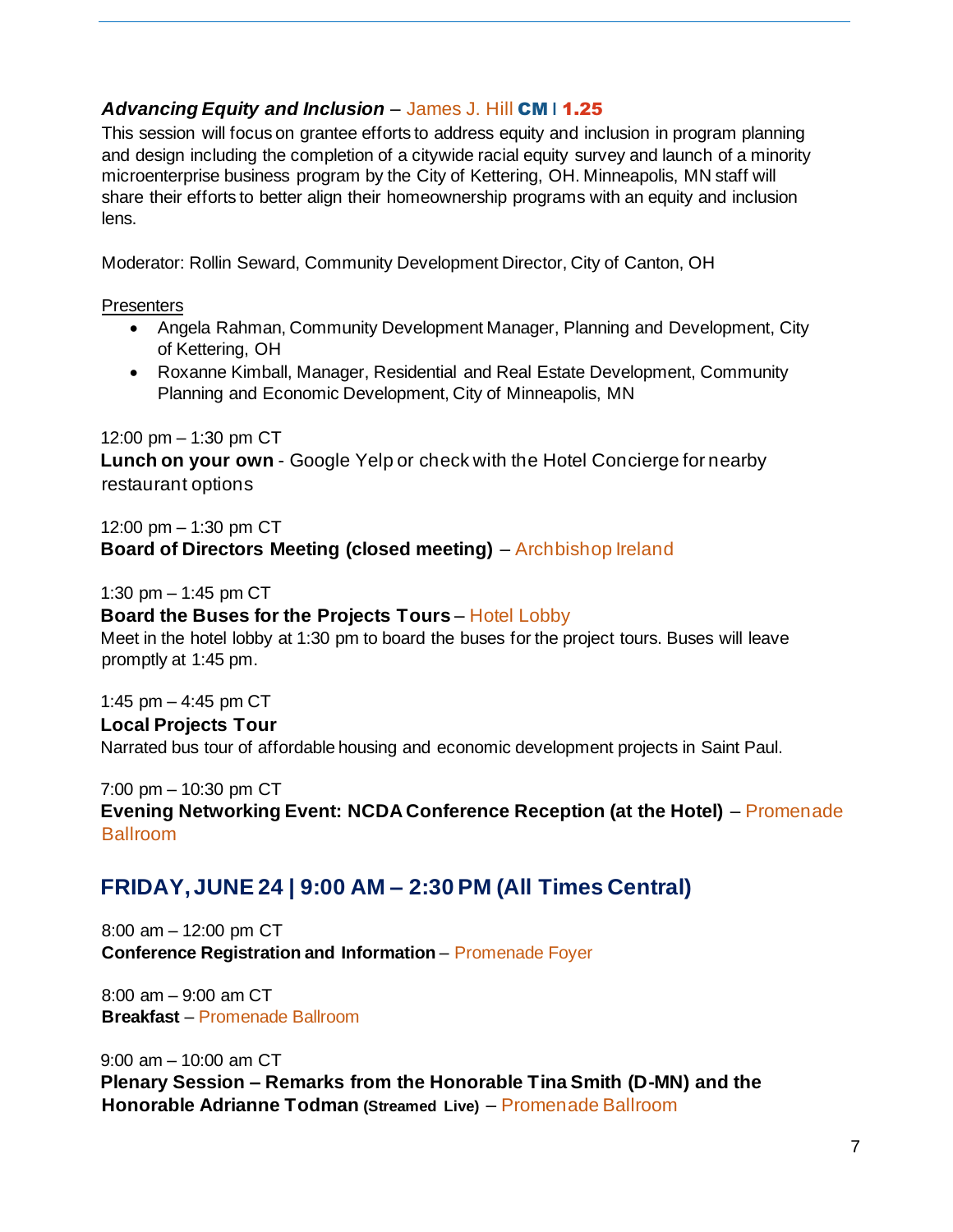Moderator: Nicolle Goodman, Director of Planning and Economic Development, Saint Paul, MN

- o The Honorable Tina Smith (D-MN) (*confirmed*)
- o The Honorable Adrianne Todman, Deputy Secretary, U.S. Department of Housing and Urban Development, Washington, DC (*confirmed*)

## 10:10 am – 11:30 am CT

# **CONCURRENT SESSIONS**

## *Financial Management of Federal Programs (Streamed Live)* – Promenade Ballroom  $CM$  | 1.25

This session will focus on the importance of sound financial management practices to ensure federal funds are properly spent and program goals are achieved. Topics to be covered include program timeliness (budget management and tracking, commitment and expenditures deadlines, efficient and regular drawdown, and disbursement of programs funds), cost principles (allowable costs/unallowable costs), and internal controls.

Moderator: Vicki Watson, NCDA Executive Director

### Presenter:

James Hoemann, Director, Entitlements Division, Office of Block Grant Assistance, U.S. Department of Housing and Urban Development, Washington, DC

# *Targeting HUD Funds to Areas of Need* – James J. Hill CM I 1.25

CPD grantees will outline how they target their CDBG and HOME funds to areas with the greatest need including CDBG target areas and Opportunity Zones.

Moderator: Heather Johnson, Community Development Resources Manager, City of Davenport, IA

Presenters:

- Kevin Howard, Director, Housing and Neighborhood Programs, City of Little Rock, AR
- Nancy Mikeska, Director, Community Development, City of Conroe, TX
- Gloria Saeed, Director, Community Development, City of Columbia, SC

# 12:00 am to 2:30 pm CT

# **Awards Luncheon and Business Meeting** – Promenade Ballroom

- o Introduction of luncheon speaker: Nicolle Goodman, Director of Planning and Economic Development, Saint Paul, MN
- o Luncheon Speaker: Lieutenant Governor Peggy Flanagan (invited)

The winners of the John Sasso National Community Development Week Award and other award recipients will be recognized.

Emcee: Vicki Watson, NCDA Executive Director

2022 John Sasso National Community Development Award Winners

o City of Little Rock, AR